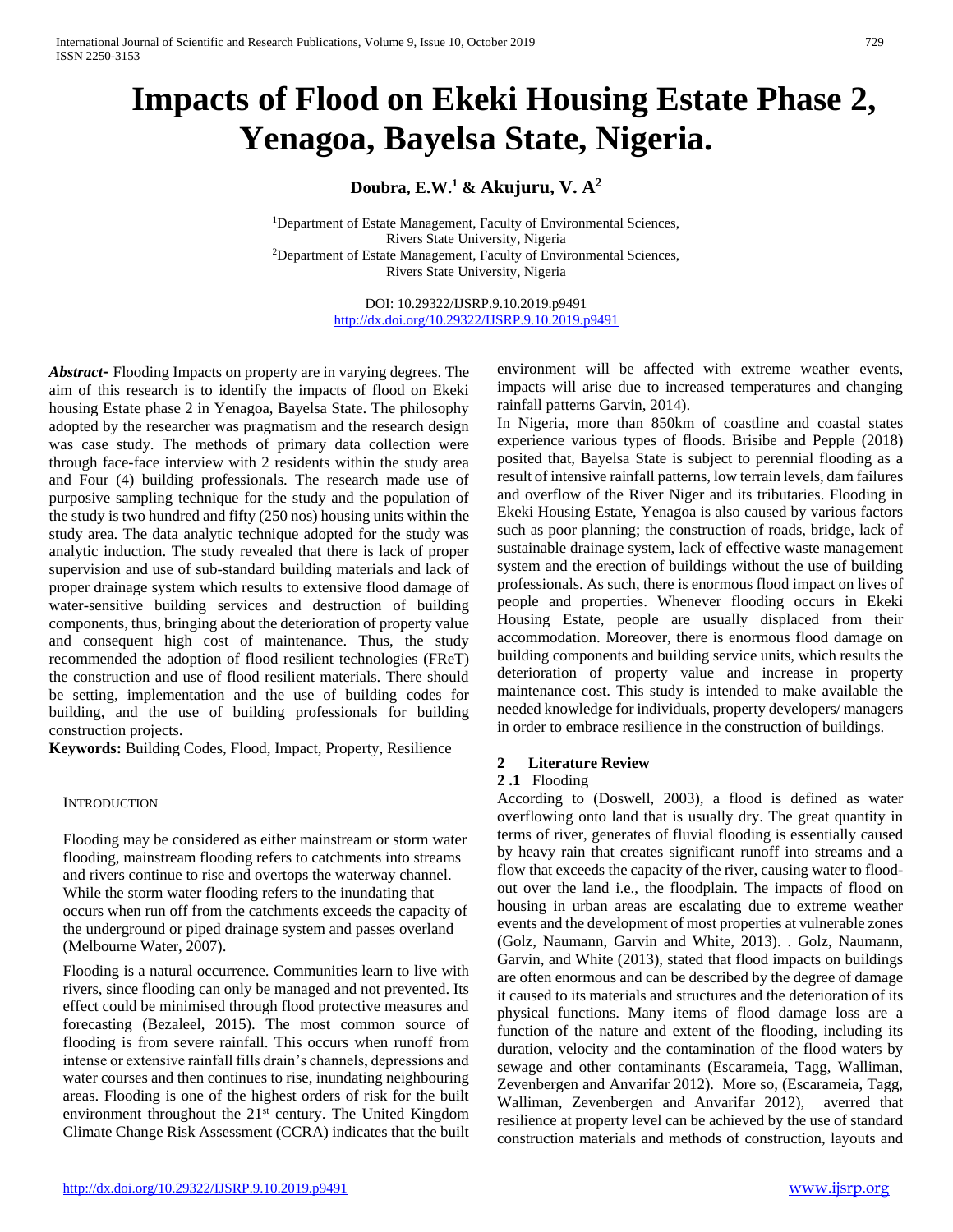flood protection products, combined with careful site consideration that minimize the potential for exposure to flood water. The enhancement of buildings towards flood resilience is generally aimed at: (i) minimising flood damage (ii) decrease direct flood repair costs, (iii) allowing fast re-occupation. The benefits associated with the development of buildings for resilience are fundamentally the avoidance of flood damage by reducing the impact of flooding on the property and economic activities that depend on these buildings. In essence, the economic life of the building is being preserved (Escarameia, Tagg, Walliman, Zevenbergen and Anvarifar 2012).

# **2.2 Causes of Flooding**

Flooding can result from single event, it preliminary occurs through a combination of events:

- Rainfall fills rivers, streams and ditches beyond their capacity. Flood water overflows river banks and flood defences.
- Coastal storms can lead to over topping and breaching of coastal defences. Properties built behind these defences are therefore still at risk from flooding, although the 'residual' risk is lower. However, the consequences of this type of flood could be high.
- Blocked or overloaded drainage ditches, drains and sewers may overflow across roads, gardens and into property.
- Rainfall can be so intense that is unable to seep into the ground or enter drainage systems. Instead the water flows overland, down hills and slope – properly at the bottom of hills or in low spots may be vulnerable. In urban areas flood water may become contaminated with domestic sewage.
- Prolonged heavy rainfall soaks into the ground and can cause the ground to saturate. The results in rising
- Ground water levels which leads to flooding above the ground.
- Ground water flooding make weeks or months to dissipate.

# .**2.3 Types of flooding**

Each type of flooding brings its own risks and problems and can have many variable – regularly, duration speed and depth. They thus follow:

**River flooding:** This usually the result of high convective rainfall causing river levels to rise. Rivers vary in the way they cope with the additional water depending on their capacity and access to the flood plain. Floodplains allow the storage of excess water, which reduces water volume and slows down the flow in a river. Development on flood plains can reduce flood storage capacity and have significant effect, creating flooding further down river where it had not previously occurred.

**Coastal flood:** Coastal flooding is caused by a combination of high tides and wave. High tides usually occur in spring and again in autumn. A build-up of low pressure can coincide with high tides and lead to a tidal surge. The risk of coastal flooding can be made worse by high water in rivers and estuaries that drain into the sea (Pickles, Rhodes, Grooch, Garlick, Kelly, Hadley, and Berry, 2015).Most coastal change occurs rapidly during extreme storm and flood events. Coastal barriers may be breached permanently so that sites that formerly were protected behind barrier beaches, shingle spits or dunes become tidal and subject to marine erosion.

**Surface, ground water and sewer flooding:** This type of flooding is usually the result of sudden torrential rain, particularly in urban areas, and can be highly unpredictable. Drainage systems are unable to cope with the excess water and overflow. Much damage can occur as a result. Where foul sewers surcharge into the flood, the flood water will be contaminated with sewage. Water companies are responsible for the foul-water and surface water sewerage system if it has been adopted. Contaminated silts left behind when flood waters recede can present significant health risks.

**Flash flood:** Flash Floods are defined as those flood events where the rise in water is either during or within a few hours of the rainfall that produces the rise. Therefore, flash floods occur within small catchments, where the response time of the drainage basin is short. (Doswell, 2003) posited that most flash flood associated with rainfall are produced by thunderstorms; that is deep moist convection.

# **2.4 Ways by which Floodwater enter a building**

Floodwater will always follow a path of least resistance and will enter a building at the weakest points in the construction, particularly through masonry and construction joints, and any voids and gaps, (Bowker, Escarameia, Euring and Tagg 2007). Current building regulations and traditional construction do not require the use of materials and design details that can withstand long-term immersion in flood water. Water could enter via:

Brickwork and block work.

Party walls of terraced or semi-detached buildings if the attached building is flooded.

Expansion joints between walls where different construction materials meet or between the floor slab and wall. Suspended timber ground floor via the interface between timber and mortar for built-in joints or along the interface between timber and metal plate where joist hanger is used. Water will be absorbed through the exposed end grain of a built-in timber joist. Vents, airbricks. Inadequate seals between windows, doors and frames Door thresholds.

Cracks and openings due to settlement, poor construction, and services all provide water entry routes, such as:

- Cracks in external wall
- Flaws in construction

Cracks and gaps at the interface between brick, stone and block units and their bedding mortar due to inadequate bonding. These can be as a result of movement caused by thermal expansion/contraction, moisture or settlement,

Damp proof course (d.p.c.), where the lap between the wall damp proof course and floor membrane is inadequate,

Services entries e.g. utility pipes, ventilation ducts, electricity and telephone cables,

Gaps in mortar in masonry, stonework and block work walls, usually at perpends.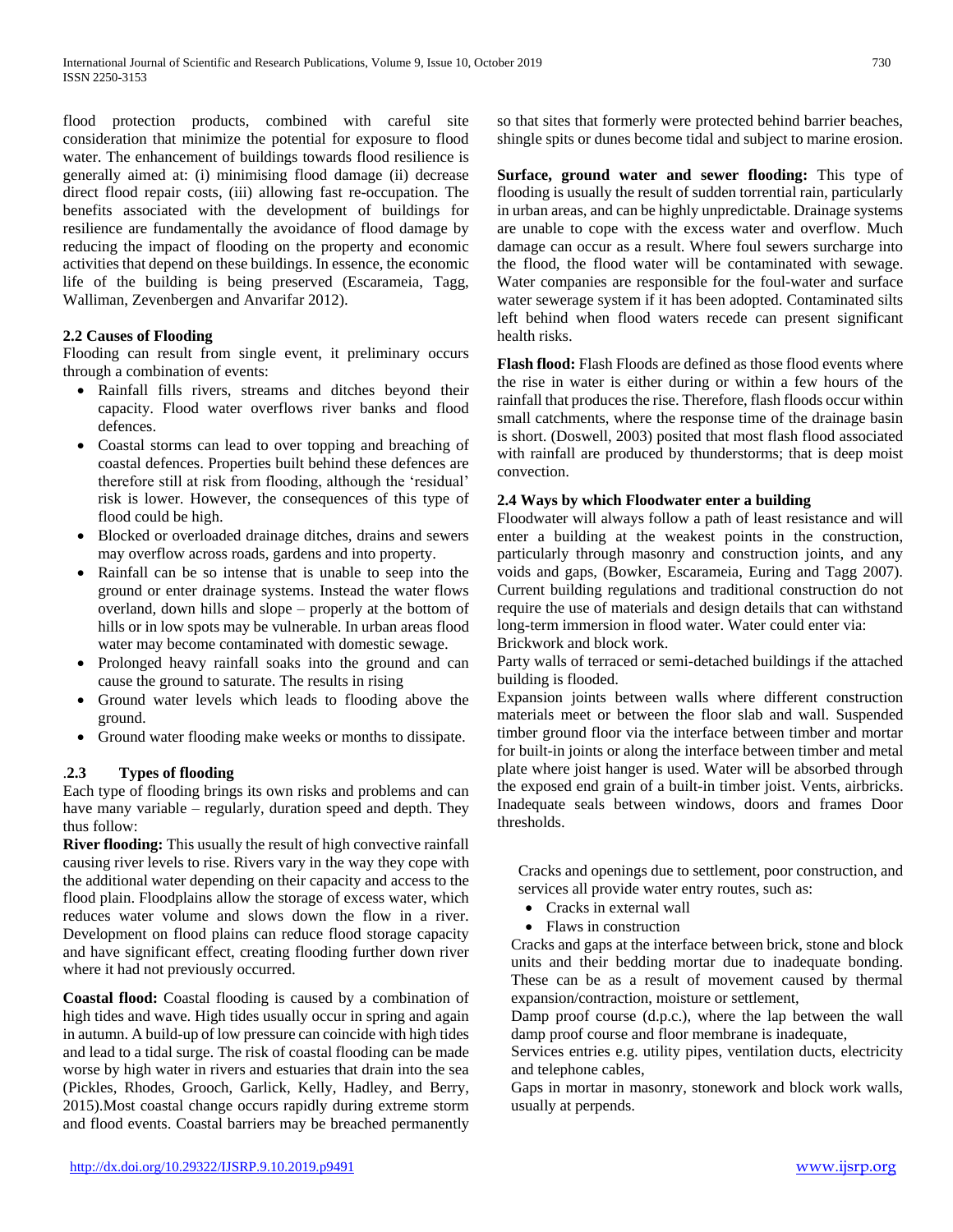#### **Other entry routes include:**

Seepage from below ground through floors and basements.

#### **2.5 Types of flood damage on buildings**

Flood has the potential to cause damage to the structure of a building. It can also significantly impact the lives of the occupants. Fast flowing water or weakened structures could cause injury or even death. Physical health may suffer if flood water is contaminated or if the building is re occupied before it is allowed to dry effectively. Stress caused by disruption to life style and livelihood both during and after a flood is probably one of the main consequences of a flood. (Bowker, Escarameia, Euring and Tagg 2007). Flood damage on buildings consists of damage to the contents and fittings, disruption and loss of income during the flood and reinstatements (Bezaleel, 2015). As opined by (Golz, Naumann, Garvin and White, 2013), flood damages on buildings are of three types namely;

- 1. Moisture/Water damage
- 2. Structural damage
- 3. Contamination damage

While Brisibe and Pepple (2018) averred that, these damages are seen as;

Saturation of building components, destruction of water-sensitive building components, destruction of building components through hydrostatic pressure and damage to building services.

## **2.6 Determinants of Building Construction in a Flood Prone Area:**

- a) Building in a flood prone area must be designed and constructed to the degree necessary to resist floatation, collapse or significant permanent movement resulting from the action of hydrostatic, hydrodynamic, erosion and scour. Wind and other actions during the defined flood event. (Australian Building Codes Board, 2012).
- b) The actions and requirements to be considered
- i. Flood actions
- ii. Elevation requirement
- iii. Foundation requirements
- iv. Requirements for enclosure below the flood hazard level
- v. Requirements for structural connections
- vi. Material requirements
- vii. Requirements for utilities
- viii. Requirements for occupant egress
- ix. Impacts to other structures and properties.

The Australian Building Code Board, 2012, highlighted that there are four steps that will minimise the potential water absorption and water damage in a building which are:

- 1. Choosing materials and construction details that are critical to the minimisation of effects.
- 2. Choosing materials that are not affected by water.
- 3. Avoiding moisture traps in house designs and during building by ensuring clean and tidy construction e.g. wall cavities kept free of building debris and waste.

4. Sealing porous materials against water entry. For example, sealing the end grain of timber can significantly decrease water at a very high rate.

#### **2.7 Flood Management Measures**

Flood management measures are efforts and attempts to prevent flood hazards from developing into disasters. It is processes that identify the hazards facing a community, assesses the inherent risk, develops and implements strategies or measures to reduce the eminent hazards, counter the risk of flooding and adjust those strategies based on experience and further studies (Owuama, 2014). A wide range of flood management tools exist. These consist of both structural and non-structural, which are complementary in function.

The structural measures include: levees and flood ways, flood resilient building construction, well enforced building codes, retrofitting of existing building and securing right components.

Meanwhile, the non- structural methods include provision of wetlands that act as natural defences, green belts that purify the environment for beauty and flood control, early warning systems, effective land use planning and zoning laws.

Building codes and standards when enforced are effective in reducing property damage, preserving human life and increasing flood resilience building construction.

In the work of (Kakulu and Brisibe, 2014), it was stated there is need to adapt existing buildings to flood resilience through 'best practice' approach to design. Checking site if it is located in an area of high flood risk. This has to be done with the cooperation of planning authorities and survey departments at every governmental level, taking damp proof course (DPC) heights levels from benchmarks and required datum points were available or use the heights of major roads. The use of FReT that is flood resilient construction and materials.

#### **3 The Study Area**

The study area for this research is the Ekeki Housing Estate, Phase 1, in the Yenagoa metropolis of Bayelsa State. It has a latitude of 5.00047 and longitude 6.37785. The Housing Estate is located in the heart of the city between Azikoro Road to the East and the Sanni Abacha Expressway to the West, and bounded by the Melford Okilo Road to the North and the Old Assembly Quarters to the South, it was built as an emergency response to meet the housing needs of the then relatively young State by the first civilian administration in the year 2001, under the auspices of the Bayelsa State Housing and Property Development Authority (BSHPDA). The Ekeki Housing Estate is made up of two hundred and fifty (250) housing units, which consists of two hundred (200) nos 3 bedroom semi-detached bungalows and fifty (50) nos 4 bedroom bungalows. The Estate was said to have been developed from a typical swamp land, with some areas consuming as much as ten (10) to eleven (11) courses of 225mm sandcrete hollow blocks before the damp proof course (dpc). Characteristically, a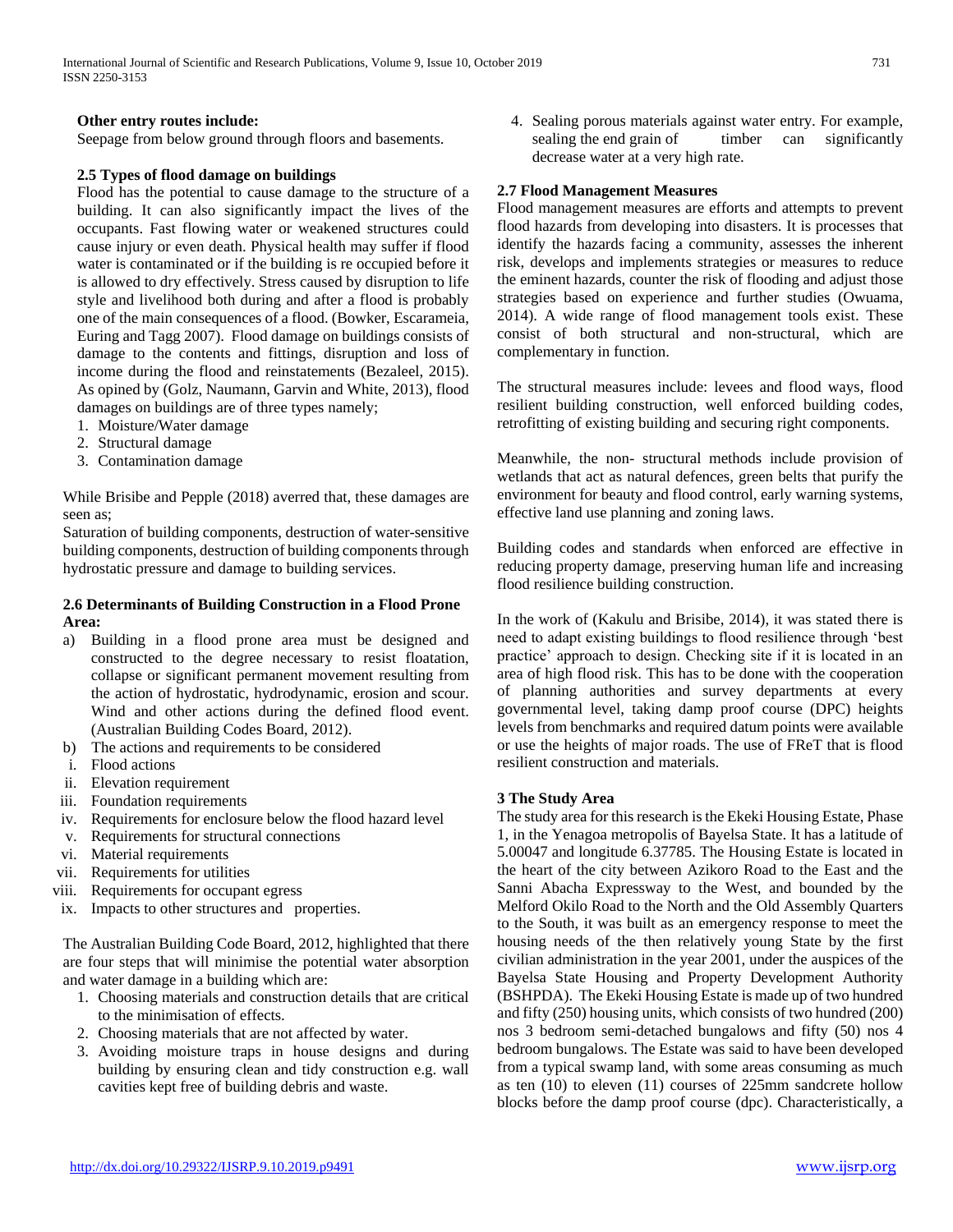major part of the estate is prone to annual flooding, due to intensive rainfalls.

Evidently, the topography of the area is uneven, gently sloping from the Sani Abacha Way axis to the Azikoro Road axis. All houses at the lower end of the gradient are annually threatened or impacted by floods



**Figure3.1: Yenagoa Map Showing Study Area.**



**Plate 3.1:** Picture showing inundation across street - Southern view of Road 2, Ekeki Housing Estate, Phase 2, Yenagoa (Photo taken on September 10, 2014)



**Plate 3.2:** Picture showing decaying wooden door due to moisture and flooding on a property in study area.

# **4 Methodology**

The data from this study were derived through primary and secondary sources. While the primary data was obtained through face-to- interview, physical survey, photography and the secondary sources were through published literature.

# **4.1 Sample size**

The sample size was made up of:

- 2 respondents from the study area
- 4 Registered Building Professionals which comprises of a senior Architect, Builder, Estate Surveyor and Electrical Engineer.

# **4.2 Data Analytic Technique**

The data analytic technique adopted for this study was analytic induction. The analysis technique for the qualitative data were known as analytic induction according to Saunders et al;  $(2009)$ , analytic induction is defined as the intensive examination of strategically selected number of cases so as to empirically establish the causes of specific phenomenon. It is an explanation building procedure for analyzing qualitative data.

# **4.3 Data Presentation and Analysis.**

**Question 1:** What are the causes of flooding in Ekeki Housing Estate?

In an interview with residents in the study area, respondent 1responded thus; the causes of flooding in this area could be attributed to poor planning. This estate was constructed on typical swamp, and there was no sand filling done before buildings were constructed, as such, the topography is not even. Also, drainages were constructed after the construction of houses, as such; the water carrying capacities of the available drainages are very poor. Aside, bridge/roads adjoining the estate were constructed, without an Environmental Impact Assessment (EIA). More so, during the construction of the Estate, proper supervision was not done and people involve in the construction tend to compromise the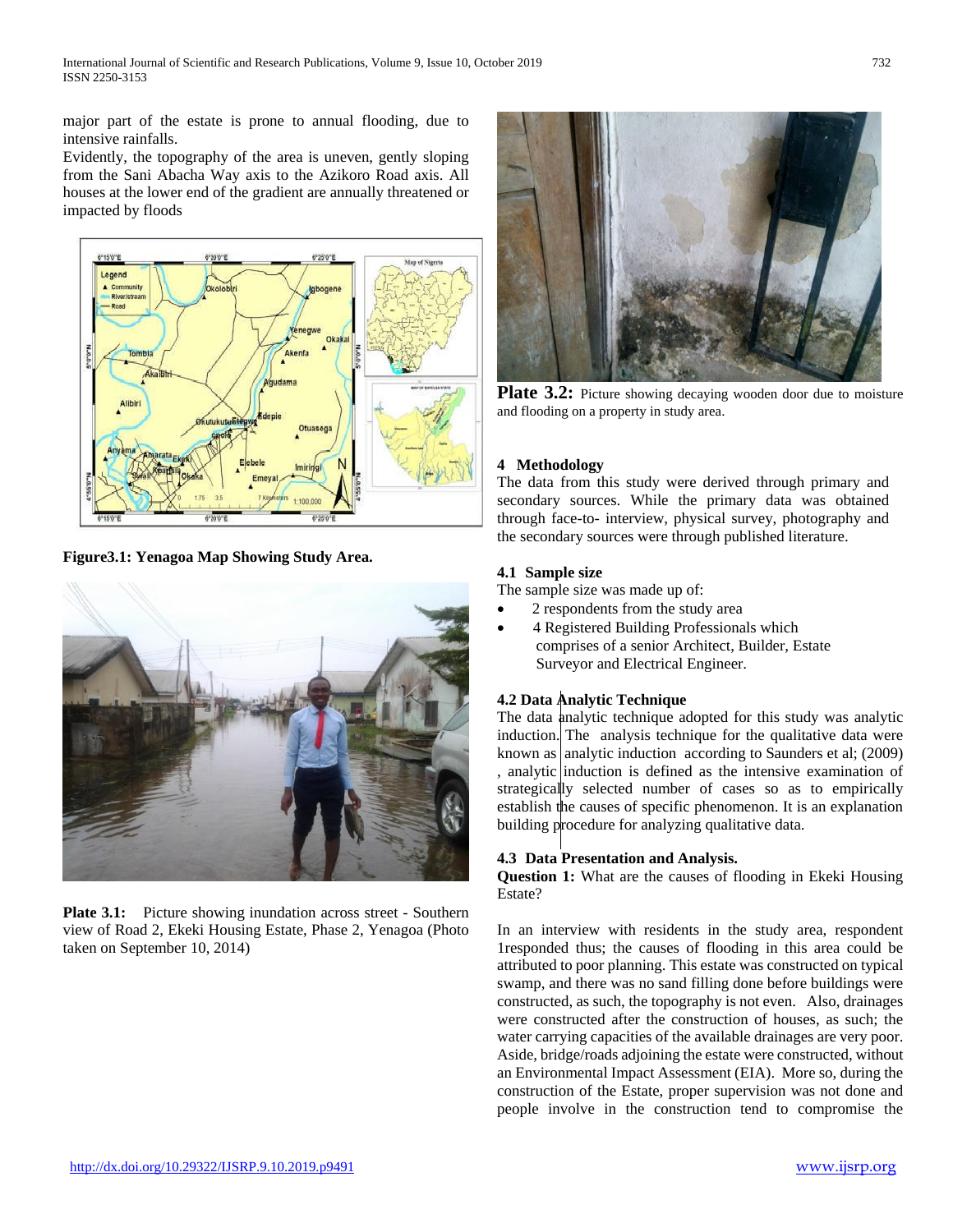standard. Another cause of flooding within the area is dumping of refuse on the available drains and this leads to the blocking of drains.

**Question 2:** What types of problem do you encounter during flood?

Respondent 2 gave the following answers to the above question: People are being displaced from their accommodation to stay somewhere else. Soak ways filled with water making it difficult for flushing.

Water seepage through underground, water inundation within the surroundings as such making it difficult for movement of people. Dampness of wall as such it results to peeling of paints.

Electrical shocks due to flood soaking electrical sockets and appliances. Decaying/warping of wooden doors as a result of flood soaking them.

Discoloration of tiles through water contamination.

Extensive repair works due to flood damage to building components and service units.

Flood impact and associated maintenance obligation in the aftermath of a typical flood event within the study area could be summed up as follows:

# **Maintenance Obligation aftermath of flood events:**

| Washing and repainting of 3Bedroom |             |
|------------------------------------|-------------|
| <b>Bungalow</b>                    | #200,000.00 |
| Fumigation of surroundings against |             |
| reptiles'                          | #10,000.00  |
| Rendering of external & internal   |             |
| walls                              | #10,000.00  |
| Replacement of 6 nos wooden        |             |
| doors @ #20,000.00 each            | #120,000.00 |
| Total costs of maintenance say     | #340,000.00 |
| Field Work, 2019.                  |             |

**Question 3:** How should properties be constructed for them to be sustainable in Bayelsa?

According to an architect there are various parameters that are to be considered in terms of how properties should be constructed for them to be sustainable. In order to carryout construction, a soil test needs to be carried out especially for high rise buildings.

The foundation type needs to be put into consideration. The foundation type depends solely on the number of floors.

The environment has to be put into consideration also. The usual construction methods are always the same. You look for higher ground. You consider elevation of heights of construction for building. The difference is to higher floor level. The types of blocks used should be concrete blocks. Method of construction should be above the flood plain. After digging, foundation and casting is done. Dry casting is usually done in flood prone areas, though this causes differential settlements. This is due to the highwater level. There should be a ground floor slab made up of reinforced concrete with a dam proof membrane round before laying blocks. Concrete is used to cast the foundation, and ground beams are employed in flood prone areas. There is need for a ground floor slab like a table before building on top. For floors, the thickness is 150mm, while it is 225mm for sandcrete blocks for walls. You fill with sand and cast with concrete. In addition, there should be a specified datum level for every building construction. More so, the use of steel construction is advisable in flood prone areas. The use of indigenous technology is preferable. The construction should be in pillars. The design should be that the building is raise with pillars and a space underneath for car park and other recreational activities. Meanwhile, the builder stated that sustainability is dependent on good workmanship and a proper supervision.

The use of professionals for building construction will enhance sustainability.

Also stated by the estate surveyor, good government polices and implementation is needed, policies that will prevent people from building on natural flood plains, dumping of refuse inside drainages. Government funding on drainages is inevitable. *Source: Researcher's Fieldwork (2018)*

#### **Question 4: How do you carry out electrical work in buildings in flood prone areas for them to be sustainable?**

The height of the dpc determines the placement of every electrical fitting especially in flood prone areas within the state. For flood prone areas, the height of the dpc should be between 1.2m. Socket height for 13amps = 500/600mm from the finished floor level. 15amps sockets (AC sockets and ceiling fans) 1.2m from the finished flood levels. In flood prone areas is usually advisable to use waterproof or watertight sockets.

For already existing buildings before 2012 flood, watertight electrical fittings are advisable. These sockets are usually imported and not locally made. Whenever there is flood, it is always advisable to switch off electrical mains. In the aftermath of flood events, it is always advisable to remove sockets and sundry or replace new ones.

*Source: Researchers Fieldwork (2018).*

# **5 Findings and Discussions**

On Question 1, the respondent attributes the causes of Flooding in Ekeki housing Estate as a result of poor planning before execution of building project. Sand filling was done after constructing buildings as such, there is an uneven topography. Inadequate drainage system and the water carrying capacity of available drainages are poor.

When the bridge adjoining the Estate was constructed, there was no Environmental Impact Assessment (EIA) that was carried out. There was no proper supervision on the construction of buildings and building standards were compromised. Another cause of flooding within the Estate was attributed to dumping of waste into the available drains.

**Question 2, the respondent stated the various problems they encounter during flood.**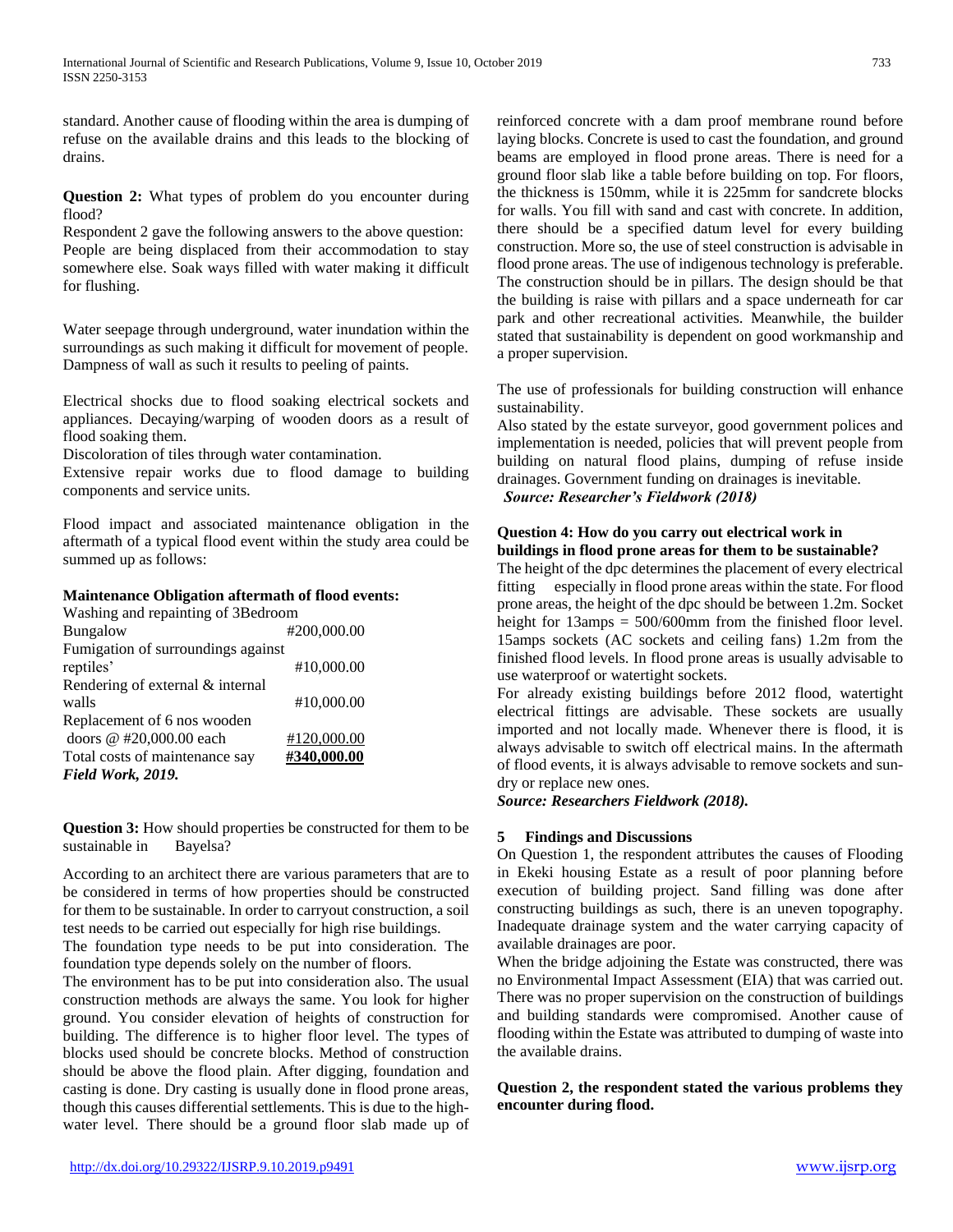People are being displaced from their accommodation to stay somewhere else. That is people are socially displaced. Soak ways filled with water making it difficult for flushing.

Water seepage through underground water. Water inundation within the surroundings as such making it difficult for movement of people.

Dampness of wall as such it results to peeling of paints.

Electrical shocks due to flood soaking electrical sockets and appliances.

Decaying/warping of wooden doors as a result of flood soaking them. Discoloration of tiles through water contamination. Extensive repair works due to flood damage to building components and service units. Findings revealed an implication on maintenance costs.

On Question 3, building professionals gave their opinions on how properties should be constructed for them to be sustainable. In order to carry out construction, the following considerations have to be in place:

*The architect* averred that carrying out soil test especially for high rise buildings.

The foundation type needs to be put in place. The environmental conditions are important. Method of construction should be above the flood plain.

After digging foundation, casting is done. Dry casting is done in flood prone areas.

There should be a ground floor slab made up of reinforced concrete with a dam proof membrane round before laying blocks. For flood prone areas, you cast a ground floor slab like a table before building on top. For floor, the thickness should be150mm; while 225mm sandcrete blocks for walls. There should be a specified datum level for every construction. The use of steel is advisable in flood prone areas. The use of indigenous technology is preferable. The construction should be on pillars and a space underneath for car park or recreational activities.

*The builder* stated that, sustainability is dependent on good workmanship and a proper supervision. The use of professionals for building construction will enhance sustainability.

*The Estate Surveyor* said, for properties to be sustainable, good government policies and implementation are needed, policies that will prevent people from building on natural flood plains, dumping of refuse inside drainages. Government funding on drainages is inevitable.

On Question 4, *the Electrical Engineer* stipulated that the height of the dpc determines the placement of every electrical fitting especially in flood prone areas within the state. The height of the dpc should be between 1.2m. Socket height for  $13 \text{amps} =$ 500/600mm from the finished floor level. 15amps sockets (AC sockets and ceiling fans) 1.2m from the finished flood levels. In flood prone areas is usually advisable to use waterproof or watertight sockets.

## **6 CONCLUSION**

In conclusion, the study revealed that there were various causes of flooding in the study area, which has been traced to lack of planning before the execution of building projects, poor topographical settings, inadequate drainage system and lack of proper supervision and building below required standard. In addition, there is an indiscriminate pattern of refuse disposal into available drains. The survey also indicated that there is severe impact of flood on buildings, building components and service units. There is water inundation within surroundings of buildings. Moreover, there is high cost of property maintenance cost in aftermath of flood event. However, for property development to be sustainable the building professionals selected for the study highlighted that soil test should be carried out before any construction work, the foundation type should be considered, and the construction of any building should be above the flood plain. There should be a specified datum level for every construction. The use of indigenous technology is preferable. The construction should be on pillars and a space underneath for car park or recreational activities. Also, based on the findings, sustainability depends solely on proper planning, good workmanship and Professional supervision.

Finally, for properties to be sustainable, good government policies and implementation is inevitable.

### **Recommendations**

Based on the findings of the study the following recommendations are outlined:

- 1 There should be a synergy among various planning and property development authorities within the state and local government levels. The concept of convergence should be fully exploited from the planning stage to execution stage.
- The physical planning and development control board should embark on the installation of advisory/prescription signage for reference datum level especially for virgin lands and undeveloped areas.
- 3 The setting, implementation and the use of specified building codes. 4 When carrying out any building construction, it is important to raise the height of damp roof course (DPC) above flood level and risk allowance should be made available, considering the vagaries of climate change.5) Buildings should be constructed, adopting indigenous technology ie (vernacular architecture). This is a situation whereby buildings are erected on pillars and there is space underneath, to be used as car
- 4 park and for recreational activities. Property developers should carry out soil test for large projects. Works or structure must not affect floodwater flow capacity.
- 5 Rendering foundation walls with mortar to increase its resistance to moisture penetration.
- 6 There should be the use of watertight sockets for electrical installations and placement of sockets must consider the height of damp-roof course (DPC).
- 7 The government should provide funds for the construction of sustainable drainage system in the state.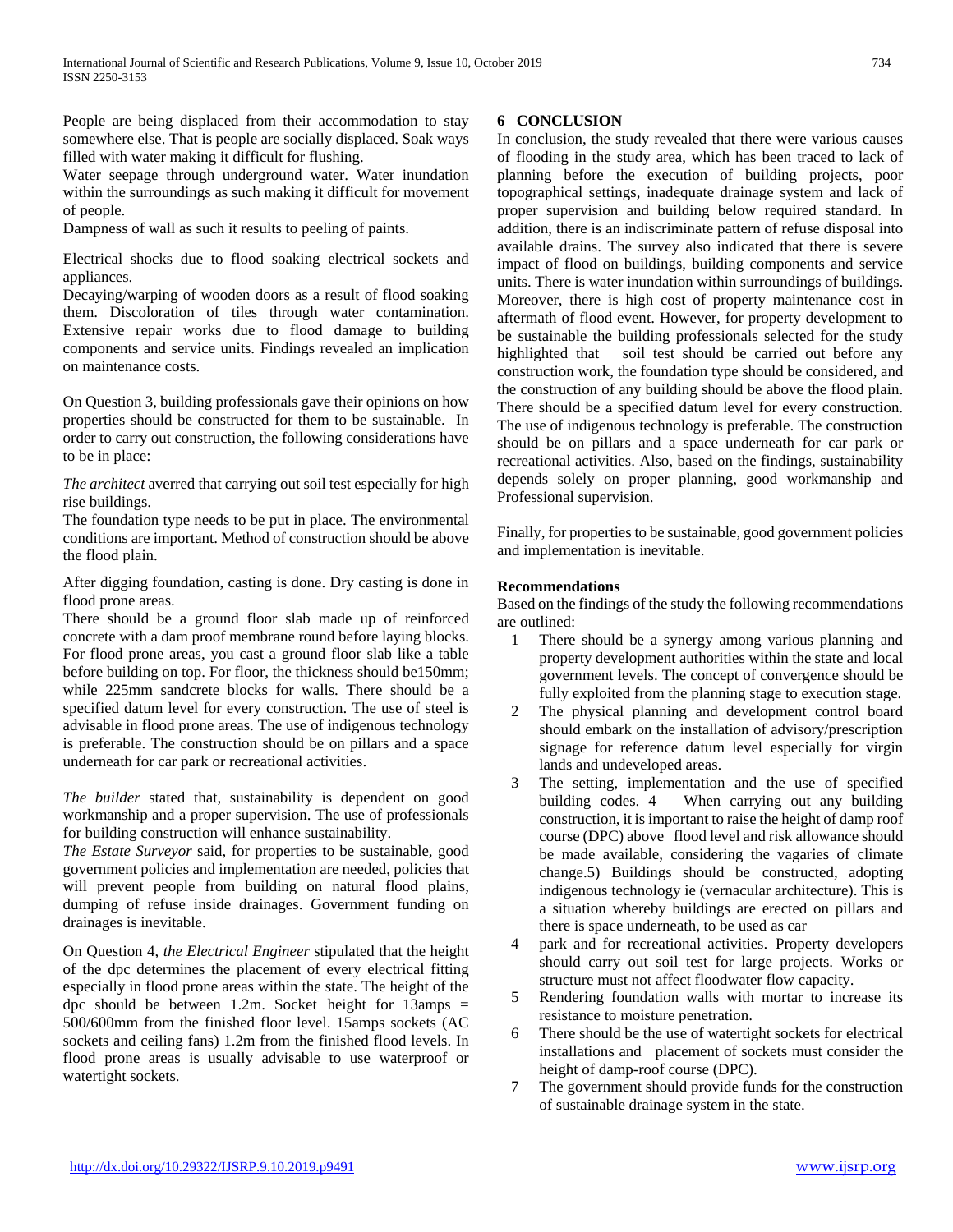#### **REFERENCES**

- [1] Australian Building Codes Board (ABCB) (2012). Construction of Buildings in Floods Hazard Areas, information handbook
- [2] Bezaleel .P. (2015). Effect of Flood Hazard on Cost of Property Maintenance and Losses. The case of Crutech, Nigeria. Journal *of Land Management and Appraisal*, vol 3, No. A publication of the Department of Estate Management, University of Nigeria.
- [3] Bowker, P. Escarameia, M. Euring, M. & Tagg, A. (2007). Improving the Flood performance of new buildings. Flood resilient construction consortium managed by CIRIA. Department for communities and local government. London. RIBA Publishing, 15 Bonhill Street, London.
- [4] David P, Peter R, Gooch J, Jonathan Garlick & Simon Berry, (2015). *Flooding and Historic Buildings.* Published by Historic England.
- [5] Doswell III CA, (2003) Flooding. University of Oklahoma, Norman, OK, USA, Copyright 2003 Elsevier science Ltd. All Rights Reserved.
- [6] Escarameia , M, Tagg A, Walliman, N, Zevenbergen ,C & Anvarifar F.F. (2012). The role of building materials in improved flood resilience and routes for implementation. Published in the proceedings of the 2nd European Conference on Flood Risk Management, Rotterdam and the Netherlands.
- [7] Golz,S, Schinke, R. Naumann, T. Garvin, S. & White, L (2013). Assessing the Effects of Flood Resilient Technologies. International conference on Flood Resilience. Experiences in Asia and Europe. Exerter , United Kingdom
- [8] Kakulu, I.B. & Warebi, G. (2014). Increasing Flood Resilience In Buildings Through Adaptable Designs: Learning From The Bayelsa Experience. . A Presentation At The 2<sup>nd</sup> International Conference On Flood And Erosion Prevention, Protection And
- [9] Melbourne Water. (2008). *Guidelines for development in Flood* Prone Area. Group Manager, Shlaterways, Melbourne water corporation.
- [10] Owuama, C.O. (2014). Resilience A Panacea for Environmental Disaster Management. A Presentation at the 2<sup>nd</sup> International Conference on Flood and Erosion Prevention, Protection and Mitigation. Held at the Amphitheatre, River State University of Science and Technology, Port Harcourt, Rivers State.
- [11] Prof. Oyebande, L. (2014). Integrated Flood Management and Mitigation Options. A Presentation at the 2<sup>nd</sup> International Conference on Flood and Erosion Prevention, Protection and Mitigation. Held at the Amphitheatre, River State University of Science and Technology, Port Harcourt, Rivers State
- [12] Ratcliff, J. & Stubbs, M. (1996) Urban Planning and Real Estate Development. Published by UCL Press Limited, University College London, Gower Street, London WCIE CBT.
- [13] Saunders, M. Levis, p. & Thornhill, A. (2009). *Research Methods for Business Students,* fifth edition, printed and bound Rotolio, Lombarda, Italy. Warebi, G. & Pepple, T.D. (2018). Lessons learnt from the 2012 flood Disaster. *Implications for post- flood Building Design and Construction* in Yenagoa, Nigeria. Department of Architecture, Faculty of Environment Sciences, Rivers State University, Port Harcourt, Nigeria.

#### AUTHORS

**First Author** – Doubra, E. W., Graduate Student, Department of Estate Management, Faculty of Environmental Sciences, River State University, Nigeria, doubra.ere2016@gmail.com **Second Author** – Akujuru V. A., Reader Department of Estate Management, Faculty of Environmental Sciences, River State University, Nigeria, akujuru.victor@ust.edu.ng